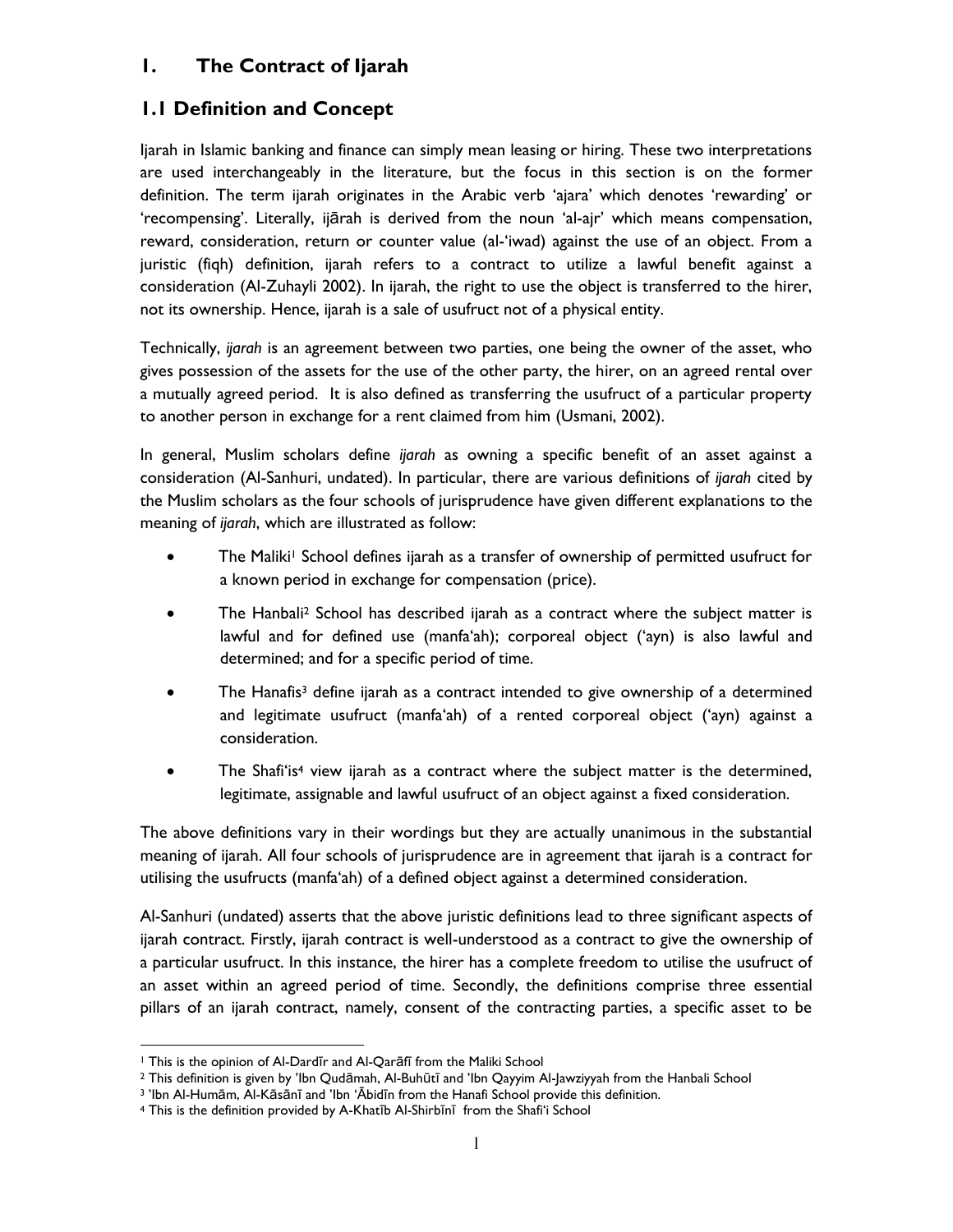leased out and rental payments. Thirdly, the usufruct which is the subject of ijarah contract must be identified and capable of being legally and reasonably utilised.

In the Islamic commercial context, ijarah refers to a contractual relationship between an owner of a property and a person who wishes to lease the property. Both parties will enter into a lease contract or is also referred to as a hire contract. For example, Al-Rajhi Bank (2001) defines ijarah as a process by which usufruct of a particular property is transferred to another person in exchange for a rent claimed from him. In the context of Islamic banking, Salleh (1986) views it as a lease contract under which the bank or financial institution leases equipment or a building to one of its clients against a fixed charge. The bank will usually put the property up for rent every time the lease period terminates, so the property will not remain unutilised for a long period of time. The title of the property remains with the bank; hence it assumes the risk of recession and other risk associated with ownership.

From the above-given definitions, ijarah has been well understood as a contract in which the owner of a property transfers a legal right to use and derive profit from the property, to another person, for an agreed period, at an agreed consideration. In this instance, the owner is called a lessor (mu'ajir); the person who uses the property is known as a lessee or hirer (musta'jir); the subject matter is the usufruct of the property (manfa'ah); and the consideration refers to a rent (ujrah).

# **1.2 Types of Ijarah**

Ijarah can be divided into two types, namely operating lease and financial lease

## **1. Operating lease (Al-ijarah 'ain)**

Traditionally, the only kind of Ijarah that was only operating lease, whereby one owns an asset or equipment and leases it to others for rental for a specified period. This form of ijarah is known in Islamic banking and finance as operating lease. In this form of lease, the ownership of the leased assets will remain with the bank at the end of the lease period.

In operating lease, the bank may already own a property which it wants to lease it out. In other words, operating lease is not preceded by a promise to lease or the concept is not based on prior promise.

## **2. Financial lease (Ijarah Muntahia Bittamleek)**

The evolution of modern Islamic banking and finance has created another form of ijarah known as Ijarah Muntahia Bittamleek (IMB) or financial lease. The IMB is defined as a form of transfer of ownership of usufructs of some assets, such as buildings or equipment, for a particular period in consideration for a defined rent which is usually higher than the normal rental to encourage the lessor to transfer the leased assets to the lessee at the end of the lease period after the lessee has paid all instalments without delay.

In a financial lease, it is necessary to clearly state the method of transfer of ownership in the agreement. The final transfer will occur at the end of the lease period. The manner of transfer must be put separately in a different document attached to the lease agreement. The transfer of ownership could take place in one of the following manner: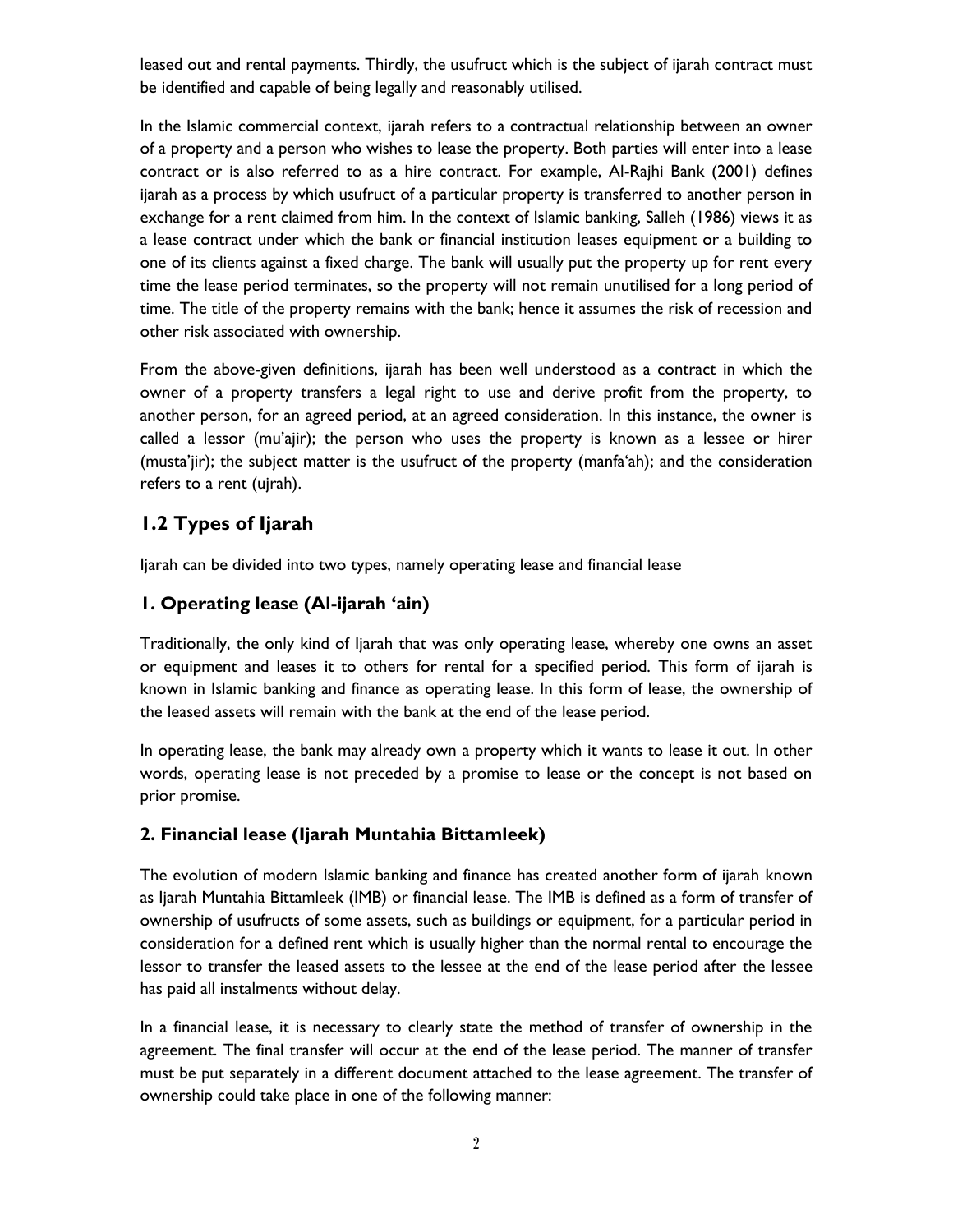- Promise to transfer the ownership on the basis of ordinary or conditional gift: The financial lease attached to the concept of gift is the most applied method by Islamic financial institutions. The difference between ordinary and conditional gifts is that gift without payment condition is not strong by law as opposed to gift with a condition on payment of all rental instalments. The conditional gift is similar to a contract which makes it stronger. This is because once the client pays the last installment, the bank is obliged to transfer the property.
- Promise to transfer the property through sale: In this form, the financial lease agreement is concluded with an understanding that the lessor or the bank will sell the property to the client. The sale may take place through a nominal value because the major part of the selling price has been paid in the form of rental. It must be noted that the sale may also take place prior to the maturity of the lease agreement. In this case, the sale price may be the market value of the property or the outstanding rental. The parties may also agree on sale price that will be paid on instalment.

Ijarah can also be classified in terms of its delivery schedule into spot ijarah and forward ijarah. In the latter, the usufruct of the leased asset is to be made available in the future based on specifications (known in fiqh as ijarah mawsufah fi al-dhimmah). This classification is applied to both operating lease and financial lease.

In this form of lease, the usufruct is to be delivered in the future and hence it is the liability of the lessor. Ijarah mawsufa fi dhimma is a lease contract on non-existent assets that will be provided in the future, as the case of Istisna' and Salam.

Islamic banks and financial institutions apply forward Ijarah for securing liquidity for construction and development. The concept may be applied in construction and technology. An Islamic bank which needs liquidity to produce goods or develop a project that is subject to lease principles may use the concept of forward ljarah. In this concept the bank secures liquidity for providing subject matter that will be used by the client. The liquidity will be used to manufacture the potential leased property. However, the payment of the rental is done in advance until the subject matter is delivered. In other words, the bank is liable to reimburse the advance rental if it fails to provide the subject matter of the contract in the future.

## **1.3 Legitimacy of Ijarah**

The majority of Muslim jurists based their permission of the ijarah contract on the Qur'an, the Sunnah and the consensus of Muslims. There are several Qur'anic verses which are frequently quoted as evidence for ijarah contract. Among these verses are:

ِجۡرهُ ۡ َب ِت ٱۡسَتـ َ ۡحَدٰٮ ُهَما َيٰـٰٓأ ِ َقال ۖ َ ۡت إ ُّ ٱۡ ۡ َ ِ ََِ ۡ َجۡر َت ٱل ۡ ِ َّ ٱۡسَتـ َّ ََۡي َر َم إ ِمي ُ َّ )٦٢( ن ِك َح َك ِ ُ ۡ َّ أ َ يُد أ ِ ر ُ ٰٓى أ نِّ ِ َقا َل إ َمٰـِن َى ِح َجج َ ُج َرِنى ث ۡ َ َّ َتأ أ ِ َّ َعلَ ٰىٰٓ ۡحَد ُّ ٱۡبَنَت ى َهٰـَتۡي إ ۖ ََ ِمۡ َّ ِعنِد َك ِ َمۡم َت َعۡۡ ار ۡ ت َۡ َّ أ ِ َّ ُۡ ۖ ََِ َ ۡ َّ أ َ يُد أ ِ ر ُ َِ َمآٰ أ َّلُ َعل ۚ ِم َ َّ ٱل َّٰـلِ ِح َۡي َك ََ ٱ ِ َّ َۡآٰ ِجُدنِ ٰٓى إ َس ي َ َّ )٦٢( َت

One of the two women said: O my father! Hire him! For the best (man) that thou canst hire is the strong, the trustworthy. He said: Lo! I fain would marry thee to one of these two daughters of mine on condition that thou hirest thyself to me for (the term of) eight pilgrimages. Then if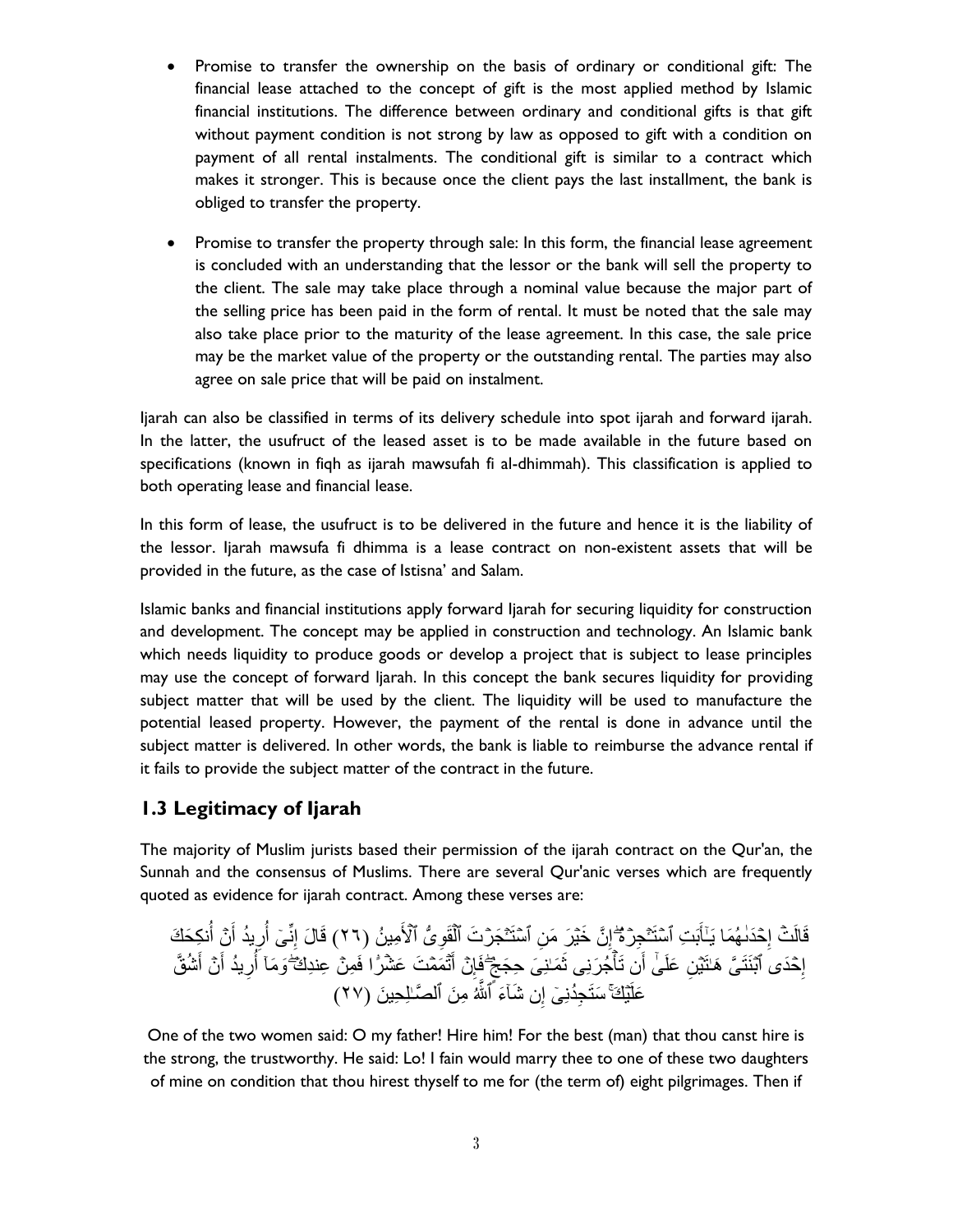thou completest ten it will be of thine own accord, for I would not make it hard for thee. Allah willing, thou wilt find me of the righteous. (Al-Qasas: 26-27)

ُث َس َكنتُم ِّم َّ ُِۡجِدُكۡم ََِل ۡس ِكنُِ ُه َّ ِمۡ َّ َحۡي أ َّ َ ِ َعلَۡيِ ََِّيَُِ ََآٰ رِ ُه َّ لِتُ ت ۚ ُ نَُِِِ َ ٰـ ِت َحۡم ل ََأ ِلَ ُ ِ َّ ُك َّ أ َِإ ُه َّ َّ َحت ٰى َي ََۡع َ َّ َحۡملَ ِ َعل ۚ ُجِ َر ُه َّ َۡيِ ُ َاتُِ ُه َّ أ ۡر ََۡع َ َّ لَ ُكۡم ََـ َ ۡ َّ أ ِ َمۡع ُرِ ٍ۬ ََِ ۖ ِ َبۡيَن ُكم ب َت ِم ُرِ ۡ َِأ ۖ َّ ِ َِإ ُه َت َعا َسۡرتُۡم ََ َستُۡر َُۡ َر ٰ ُّ َِ ُع لَ ۥۤ أ

Lodge them where ye dwell, according to your wealth, and harass them not so as to straighten life for them. And if they are with child, then spend for them till they bring forth their burden. Then, if they give suck for you, give them their due payment and consult together in kindness; but if ye make difficulties for one another, then let some other woman give suck for him (the father of the child). (At-Talaq: 6)

The above verses stress that it is legal and common to do something in consideration of a payment. According to al-Shāfi'ī, the above verses show clearly that the *ijarah* contract is lawful in any permissible transactions. Even the first verse indicates that the *ijarah* contract had been used in the time of Moses.

Besides the clear evidences from the Qur'an, there are also several hadith that support the practice of leasing.

```
أعطوا الأجير أجرة أن يجف عرقة
```
"Give a worker his fee before his sweat dries up."<sup>5</sup>

من استأجر أحيرا فليعلمه أجره

*"He who hires a person should inform him of his fee."<sup>6</sup>*

It was also reported that the Prophet s.a.w. and Abu Bakr hired a man from the tribe of Bani Ad-Dil as an expert guide who was a pagan. The Prophet s.a.w. and Abu Bakr gave him their two riding camels and took a promise from him to bring their riding camels in the morning of the third day to the Cave of Thaur.

The above-mentioned hadith provide evidence for the legitimacy of ijarah. It has been practiced by the Prophet s.a.w. himself and his companions. The Prophet s.a.w has also laid down some guidelines and manners of conducting ijarah.

It is also known that the Muslim jurists during the time of the companions that the Prophet s.a.w. reached a consensus on the permissibility of ijarah (Al-Zuhayli, 2003). The practice of ijarah has been allowed at that time, because there was a need for such transaction. Ijarah is an important contract like sale. If sale is permitted for the purpose of acquiring a property, thus, ijarah is necessarily allowed for purpose of using a usufruct of the property (Sulaiman, 1992).

# **1.4 Necessary Conditions of Ijarah**

l <sup>5</sup> Hadith narrated by Abu Ya'la, Ibnu Majah, At-Tabrani and At-Tirmizi.

<sup>6</sup> Hadith narrated by 'Abd-ar-Razzaq and al-Baihaqi.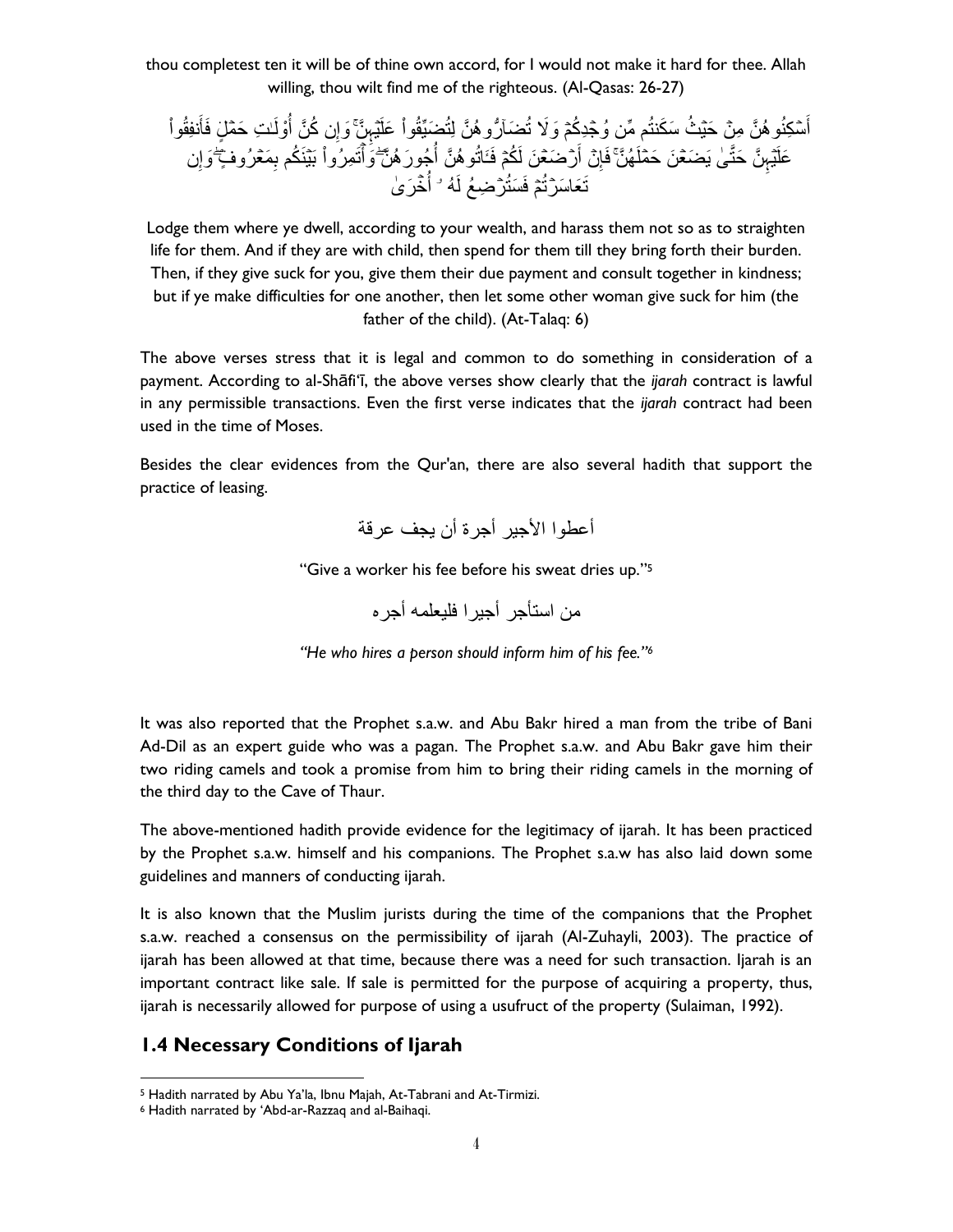A valid *ijarah* contract must be formed from required pillars and satisfy several conditions attached thereof. Majority of Muslim scholars have agreed on four essential pillars<sup>7</sup> for the formation of an *ijārah* contract:

## **1. The Two Contracting Parties**

There must be at least two parties entering into an ijarah contract; a person giving a lease or lessor; and a person accepting the lease or lessee. Both contracting parties should be fully qualified and possess legal capacity to execute the contract. They must be sane, adult and free, thus, a mentally-incapacitated person like a child and insane person cannot enter into an ijārah contract. Except when such transaction is conducted by a legal representative or wali, or guardian in case of a child, then the contract will render valid. In addition, both contracting parties must voluntarily consent to enter into the ijārah contract without any coercion. When one of the parties executes the contract against his free will, then the contract will become voidable.8 The lessor must fulfill the following conditions:

- He must have full possession and legal ownership of the object before an *ijārah* contract is made effective.
- After the conclusion of the *ijārah* contract, he must give the possession of the leased object or property to the lessee, while he still holds the ownership title of the property.
- He must deliver the property on time, i.e. on the date of commencement of *ijārah* together with all essential accessories which can be fully utilised by the lessee.
- It is the duty of the lessor to maintain the leased property in order to retain its benefit which is to be used by the lessee.
- As an owner, he will bear all liabilities arising from the ownership. For example, in a case of renting a house all taxes concerning the house such as Council tax, insurance expenses, and other major maintenance expenses that are related to ownership risks must be borne by him.<sup>9</sup>
- In the event of any damage that occurs to the leased object due to the lessee/hirer's negligence, the owner shall have a right to claim compensation.
- The owner must respect the lessee's right for quite possession and enjoyment in the leased property.

For the lessee, he must abide the following conditions:

l

- He shall act as a trustee of the lessor in treating the leased property properly.
- He must take reasonable care of the leased property and cannot use it in a harmful way.

<sup>7</sup> However, the Hanafis affirms on one pillar only, i.e. offer and acceptance. Other essentials such as the contracting parties, subject matter and consideration are included in conditions of a valid *ijārah* contract, not its pillars. <sup>8</sup> This rule is based on surah al-Nisā' (4) verse 29 which means:

*<sup>&</sup>quot;O ye who believe! Eat not up your property among yourselves in vanities; But let there be amongst you traffic and trade by mutual good-will; …"*

<sup>9</sup> Al-Rajhi Bank (2001) asserts that the lessor also bears most liabilities attached to the leased object such as damage to the object, cost of replacement of durable parts and other costs of basic maintenance. The lessor can authorise the lessee to undertake all the above liabilities, but the costs must still be borne by the lessor.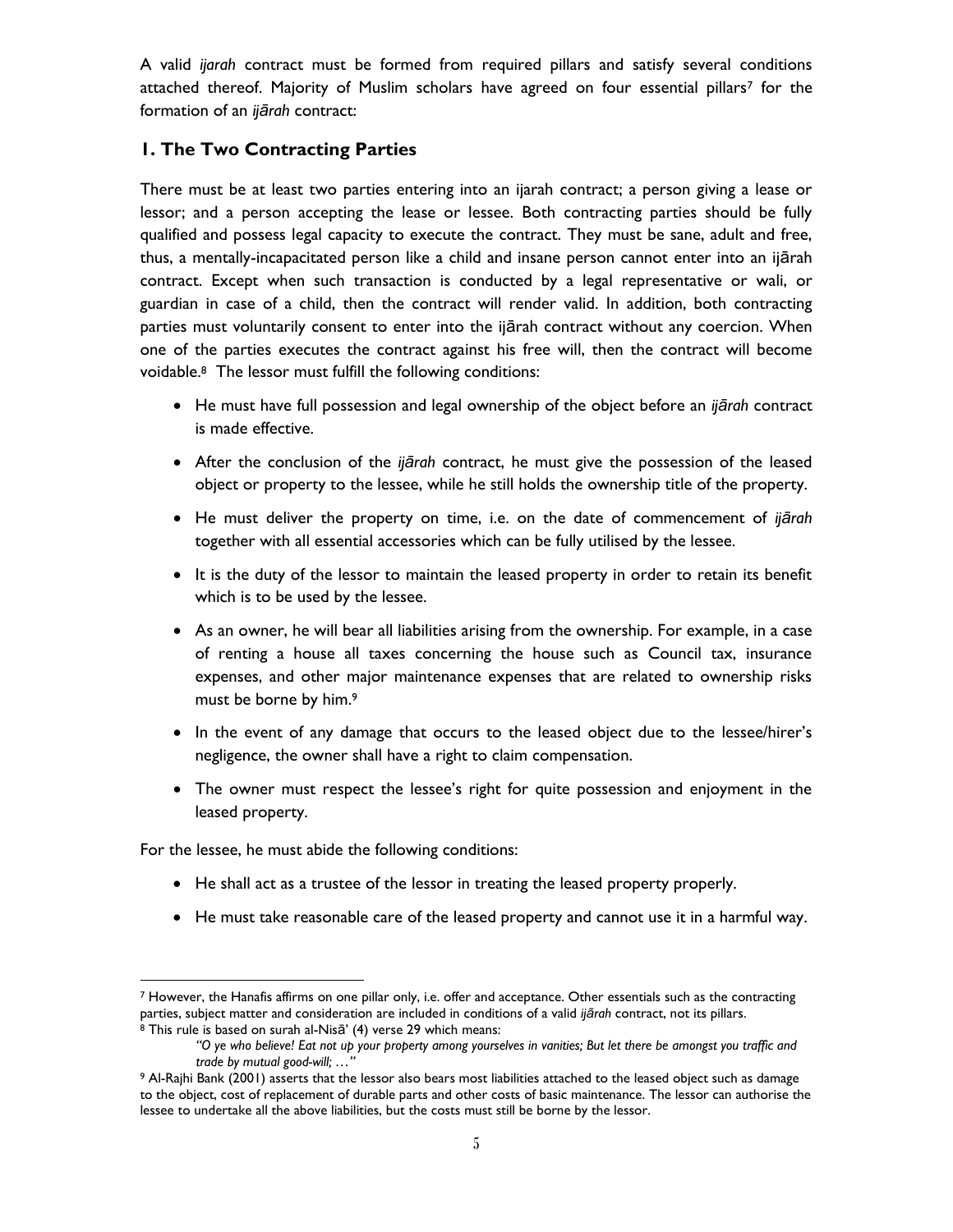- If the lessor damages the property, he shall be responsible for the repairs and putting the property in a good condition.
- In the event of negligence or misuse on part of the lessee, which may have damaged the leased object, he shall be liable to indemnify the lessor.
- It is the lessee's duty to bear any cost of ordinary routine maintenance, such as in case of renting a car, he shall pay for the petrol and engine oil.
- Unless the contract stipulates otherwise, the lessee can only use the property according to the prescribed purposes.  $10$  Thus, if he rents a house for personal use as stipulated in the contract, he cannot turn it into a shop or school or motor vehicle workshop.

## **2. Offer and Acceptance**

This is the same in any kind of contract. In ijarah the ījab and qabul refer a situation where one party offers to give an object on lease and another party accepts such offer. The general rules of contract have laid down some guidelines for perfecting a valid offer and acceptance. Firstly, an offer and acceptance must be expressed clearly to show the party's intention. Such expressions may be indicated orally, or by writing, or signal etc. Secondly, a definite acceptance is made in response to a definite offer in the same session. Thirdly, acceptance must correspond exactly with an offer. For example, a person said, "I lease this house to you", the other party must pronounce his consent by saying, "I accept the leased house" or "I accept".

## **3. Subject Matter**

A subject matter of an ijārah contract refers to a usufruct or manfa'ah derived from a specific object, thus, a usufruct will only exist when the object in which such usufruct is attached to, is in existence. For example, in the case of renting a house, the house must physically exist, because the benefit of renting the house will not be obtained if there is no house in existence (except in forward ijarah). The usufruct to be leased out must satisfy certain conditions, namely, it must be legitimate in Shari'ah; it is known by both lessor and lessee; it is a benefit that is capable to be handed over to the lessee; it has no defect which could make it incompetence to give intended benefit to the lessee; and its use is limited to certain agreed period. The object in which the usufruct is attached to must be in the form of tangible asset or property. It must comply with certain conditions as follows:

- It must have a valuable use, thus, a thing having no usufruct at all cannot be leased (Usmani 2002).
- It must not be perishable for the whole period of lease (Sulaiman 1992).
- It must be actually and legally attainable, thus, to lease something which cannot be delivered is not permitted (Al-Sanhuri undated).
- It should be precisely specific.

l <sup>10</sup> If no such purpose is specified in the contract, the lessee can use it in a reasonable and ordinary manner. If he intends to use it for an uncommon purpose, he must obtain the owner's express permission in advance.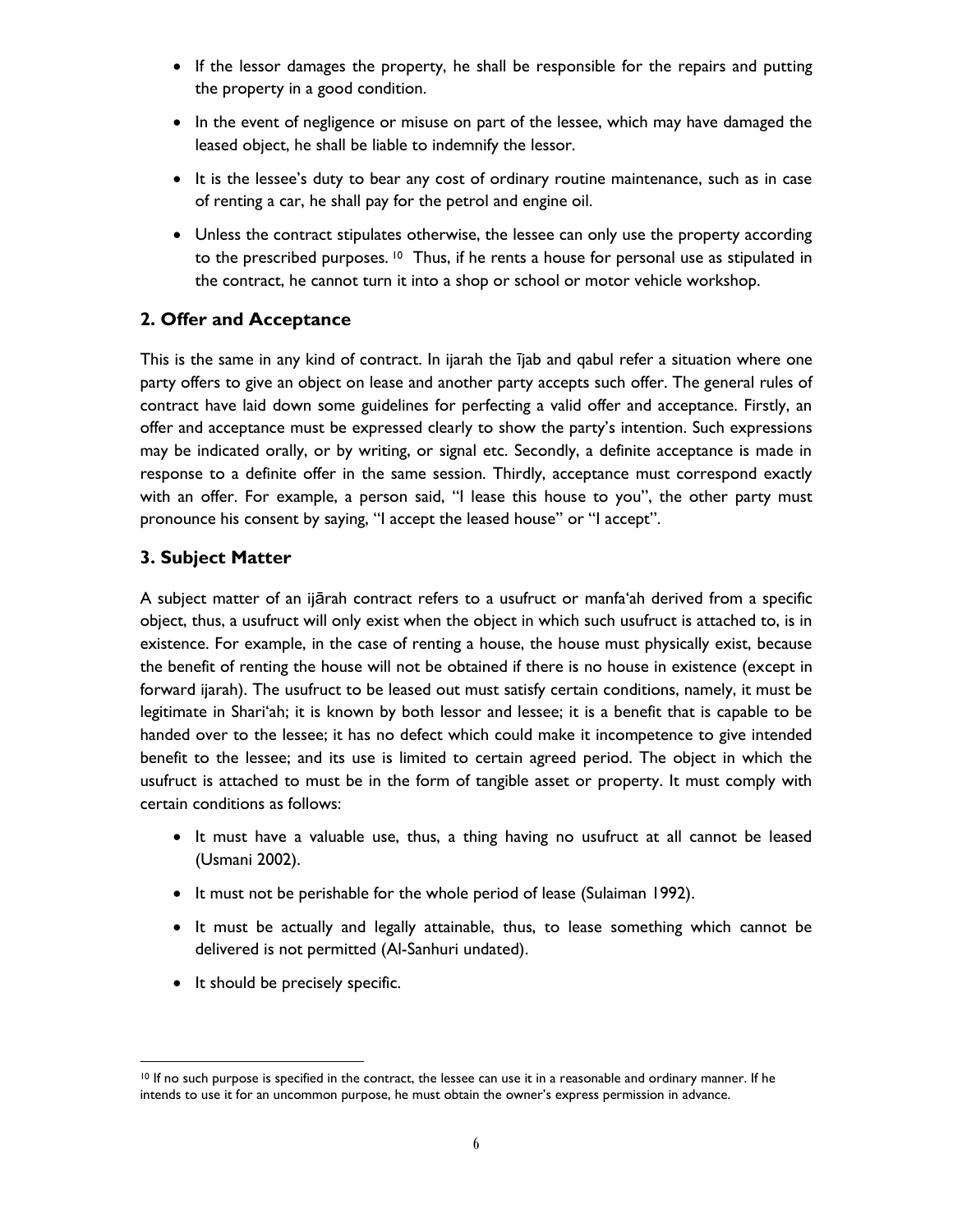- It is necessary to make known the purpose for which the asset is rented. It must be free from ambiguity (jahala) and uncertainty (gharar).
- In commercial sectors, it is not permitted to lease a property to a company that will use it for Shari'a prohibited activities, such as to convert it into a gambling centre or bar.<sup>11</sup>
- The period for using it must be fixed and agreed upon by both parties. Renewal terms must also be stated clearly and should not be left to the lessor's discretion (Usmani 2002).

## **4. Considerations**

l

Ijārah contract is executed between the contracting parties against a consideration which is known as rent. The conditions of rent are:

- The amount of rent must be specified in order to avoid deceit and dispute in the future<sup>12</sup> (Al-Jazairi 1976).
- There must be a clear term stating whether the rent will be flat for the whole period of the agreement, or it will be renewed depending on the prevailing market condition. In the later situation, the renewal terms must be stated as to when such action will be taken (i.e. annually or in every 6 months) and the percentage of the probable increase or decrease (e.g. 5%) (Usmani 2002).
- It should be certain and known to both parties (Al-Zuhayli, 2003).
- The rent money has to be legal in Shari'ah. Thus, it is not permissible to pay the rent with illegal things such as wine and pork (Kharofa, 1997).
- The manner of paying the rent has to be agreed by both parties (Sulaiman 1992). It must be clearly specified whether the payment is to be made on daily, weekly or monthly basis.
- In addition, they must also agree on methods of paying the rent, either by cash, or cheque, or standing order through the bank account. If there is no such agreement, then the local custom that governs such transaction will be referred to<sup>13</sup>.
- The rent shall fall due from the date of delivery of the leased object, not the date of signing the contract.
- The rent must be paid on an agreed time, failure to do so will amount to a default which will lead to a termination of ijārah.
- At the expiry of the lease agreement any new term cannot be pre-determined, but the parties can enter into a new agreement to this effect. This includes continuation of the lease, or sale of the leased asset to the lessee. So if the owner intends to sell the leased

<sup>11</sup> However, according to Al-Rajhi Bank (2001), it is permissible to lease the property to those whose major activities are *Íalāl* or permissible even they involve some secondary prohibited activities.

<sup>12</sup> The Prophet (ص (commanded, *"He who hires a person should inform him of his wages"*]

<sup>&</sup>lt;sup>13</sup> For example, in the case of renting a house, the local people usually pays in cash at the beginning of every month, so the parties of an ijārah contract may adopt such practices.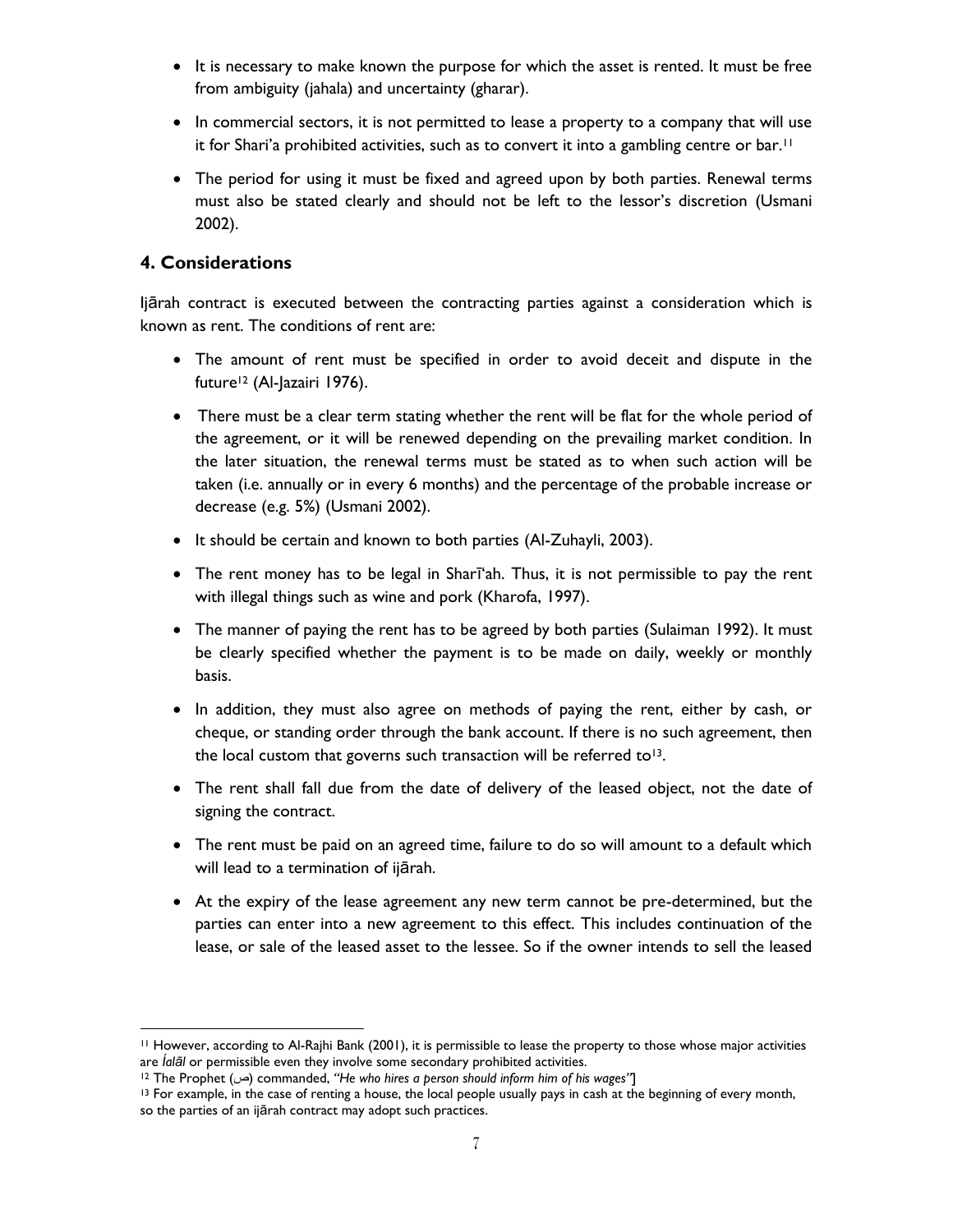object after the lease period has expired, the price can only be fixed under the new agreement. Thus a pre-determined sale price is not permitted.<sup>14</sup>

- If the lessee pays the rental for the total period of lease and the lease agreement is terminated prior to maturity; the lessor is entitled to the rental for the period in which the lessee used the property. The rental for the period that is not utilized by the lessee should be returned to the lessee provided that the lessor agrees to the termination of the lease agreement.
- The parties are entitled to amend and vary the rental provided that this is related to the remaining duration which agreement is yet to be signed or effected.

Among all conditions listed above, three principal conditions must be applied to the ijārah contract; firstly, the nature of the usufruct must be precisely defined; secondly, the consideration i.e. rental must be of fixed value; and thirdly, the leasing period must be precisely determined (Coulson, 1984; Al-Sanhuri, undated).

#### **5. Termination and consequences of lease arrangement**

In the case of financial lease, the Islamic bank may not be able to transfer the ownership of the property to the client due to a certain condition, even though the client has been paying rental of more than market rate in order to own the property. In this circumstance, a question arises as to how the bank and the client will treat the rental that has been paid. The Islamic bank is obliged to review the rental and adjust the rental accordingly. For example, if the client is paying  $\angle$  1,500 as monthly rental instalment in finance lease attached with conditional gift or normal gift. The  $£1,000$  is the normal market rental for such kind of the property but the client agrees to pay additional £500 as purchasing price. Once the Islamic bank is not able to transfer the property, all of the £500 part of payments that has been paid should be returned to the client from the first instalment.

In certain circumstances, the leased property may be impaired prior to the maturity. In this case, the interest of the client in the property is affected. The client is entitled to reject the property in which case all additional rental instalment paid by the client in order to own the property should be returned to the client.

#### **6. Right of Subleasing**

By entering into lease agreement, the lessee owns the benefit of the leased property. As a principle, an owner of usage is entitled to sublease it to another party. The requirement for subleasing is that the sub lessee's usage of the property should not be more than the usage of the current lessee or sub lessee's usage detrimental to the leased property. However, the right of the lessee to sublease is subject to the terms of the agreement. If the agreement indicates that subleasing is not permitted, then the lessee must comply with this condition.

# **1.5 Application of Ijarah in Islamic Banking and Finance**

l <sup>14</sup> The rational is to avoid *gharār* or uncertainty in the transaction. The price must be fixed by taking into account certain factors, i.e. market price, condition of the property and mode of payment (cash or deferred).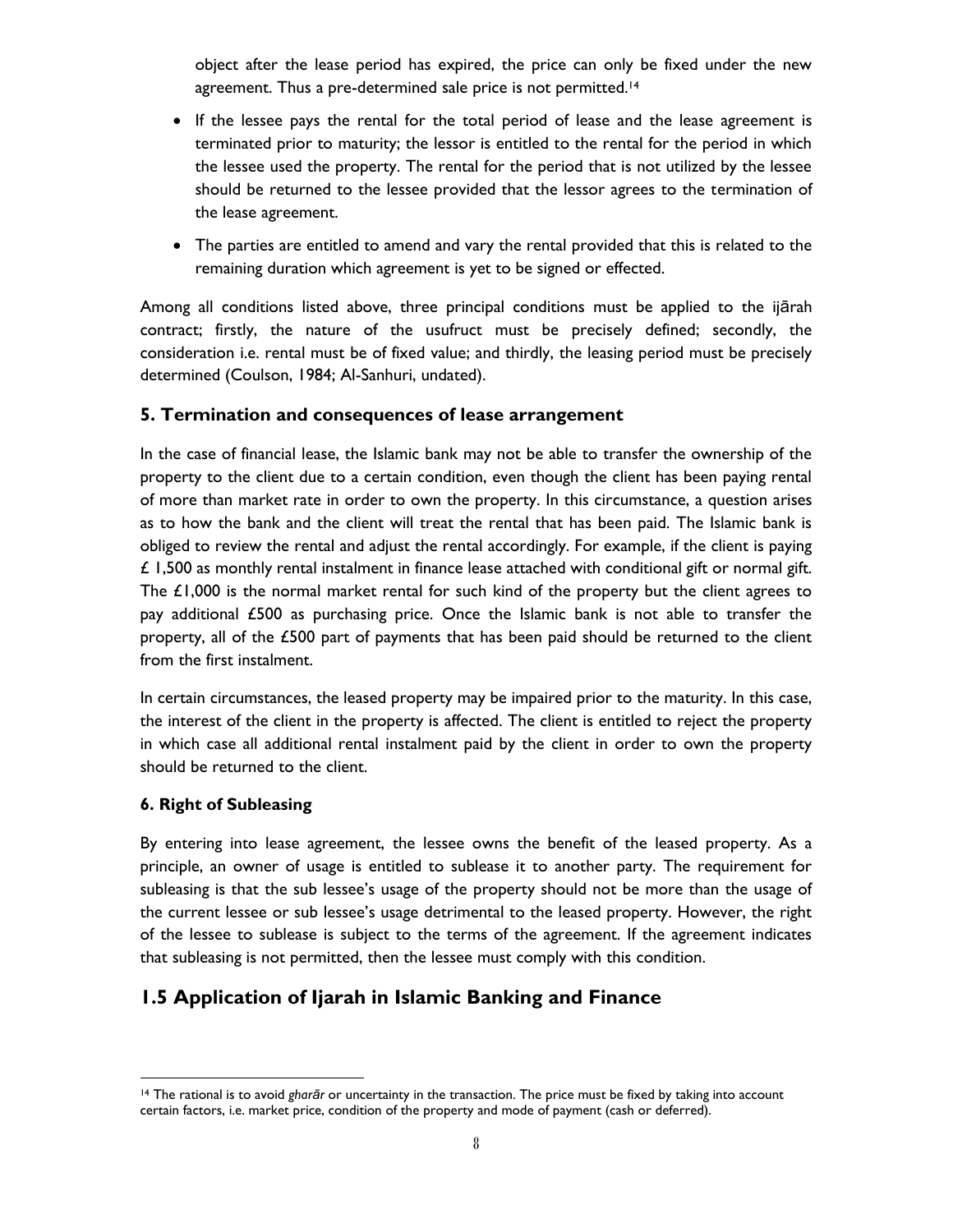One of the products offered by Islamic banks is the Islamic hire-purchase or Al-Ijārah Thumma al-Bay' (hereafter AITAB) facility which is designed to meet the current demand and avoid certain risks in the financing of consumer durables and motor vehicles. Most literatures refer AITAB to ijārah wa iqtinā' or al-ijārah al-muntahiyyah bit-Tamlīk. These terms are used interchangeably.

According to Wahbah al-Zuhayli (2002), AITAB refers to owning the benefit of certain assets for a specific period of time, by paying an agreed sums of rental, with an agreement that the owner will transfer the rented asset to the hirer at the end of the agreed period or during the period, provided all rental payments or instalments have been made in entirety. The transfer of ownership is affected by a new and independent contract, either by giving the asset as a gift, or selling it at an agreed price. Al-Sanhuri asserts that this arrangement comprises an ijarah contract which is then followed by contract of sale, thus, each contract is independent and not combined in one agreement<sup>15</sup>.

In a commercial context, ijarah wa iqtinā' or AITAB is a mode of financing adopted by Islamic banks and other financial institutions offering Islamic products. It is a contract under which the bank finances an asset such as equipment, building or other facilities for the customer against an agreed rental together with an undertaking from the customer to make additional payments in an account which will eventually enable him to purchase the asset. The rental and the purchase price are fixed so that the bank gets back its principal sum along with some profit which is usually determined in advance

Like any other contracts, AITAB has to fulfill all conditions of a valid contract stipulated by the Shari'ah. The contract should be executed by mutual agreement, responsibilities and benefits of both parties should be clearly spelt out, and the agreement should be for a known period and against a known price. In particular, AITAB has to adhere to both principles of leasing (ijārah) and sale (bay') contract in respect of conditions imposed onto the contracting parties, offer and acceptance, consideration and subject matter of the contract.

Under the first contract, the lessee leases goods from lessor at an agreed rental over a specified period. Upon expiry of the leasing or rental period, the lessee enters into a second contract to purchase the goods from the lessor at an agreed price. In the current practice, AITAB involves three main parties: customer, financing company, and vendor. As seen below:

- (a) Finance Company buys the vehicle from Vendor or car dealer, based on the order of the Customer.
- (b) Finance Company rents the vehicle to the Customer at a rate agreed upon for a specified period of time. The Customer (hirer) agrees to pay for road tax and insurance coverage. He also will be responsible for its maintenance.
- (c) At the end of the period the Finance Company and the Customer will sign the sale and purchase agreement.

l <sup>15</sup> Refer to Al-Zuhaili, W. (2002). Al-Mu'amalat Al-Maliyah Al-Mu'asarah (Contemporary Financial Transactions). Damsyik, Syiria, Darul Fikr. .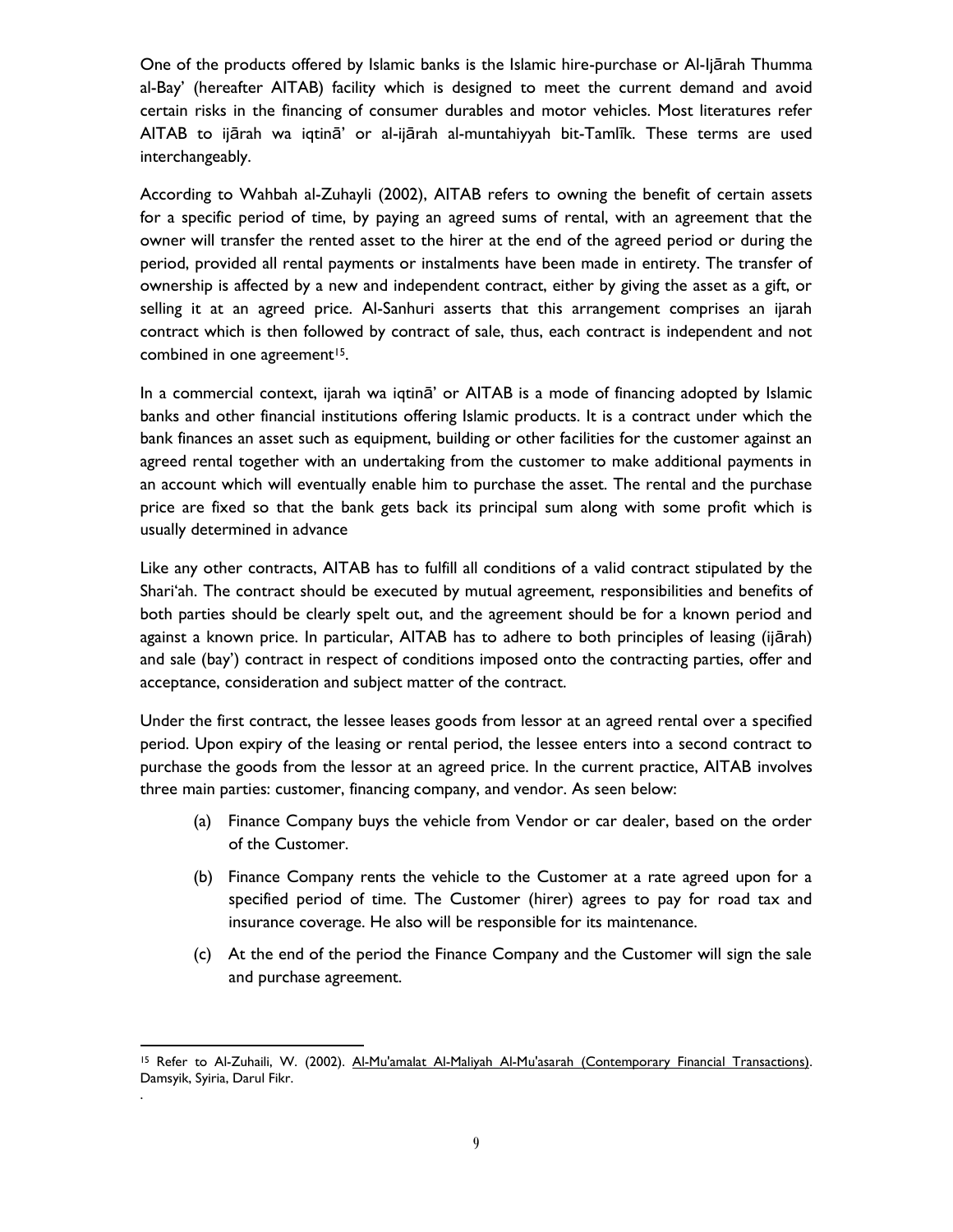**Figure 14. Mechanism on AITAB**



Currently, AITAB is limited to the financing of certain items such as motor vehicles, due to their popularity in the present customers' demand. Some banks also offer this facility to finance industrial goods like equipment, machinery, building, transport and other durable article. The facility has been actively promoted by the banks in view of the low risk involved, high return on the investment and tax benefits derived

Today, Islamic hire-purchase is viewed as one of project financing and technical assistance. This facility can be used to finance many activities, which include those in trade and commerce, industry, agriculture and fisheries, housing and personal advances other than those for business purposes and housing. It is significant to note that this facility has been operated in several manners by different banks and regions. In fact, it has been one of the most popular modes of allocating funds by almost Islamic banks, not only in Malaysia, but also in Jordan, Sudan, Qatar and even Islamic Development Bank (IDB).

The table below provides some important distinctions between Islamic Hire-Purchase and Conventional Hire Purchase as practised in conventional banking and finance institutions today.

|             | <b>AITAB</b><br>(ISLAMIC HIRE-PURCHASE)              | <b>CONVENTIONAL</b><br><b>HIRE-PURCHASE</b> |
|-------------|------------------------------------------------------|---------------------------------------------|
| Definition/ | $\blacksquare$ 2 contract ( <i>áqd</i> ) in sequence | $\blacksquare$ hire then option to purchase |
| Concept     | interest-free                                        | I contract; 2 <i>ágd</i> in one             |

**Differences between AITAB and Conventional Hire-Purchase**

l <sup>16</sup> Abdullah, Nurdianawati Irwani and Dusuki, Asyraf Wajdi (2006) Customers' Perceptions of Islamic Hire-Purchase Facility in Malaysia: An Empirical Analysis. *IIUM Journal of Economics and Management*. Vol. 12 No. 2.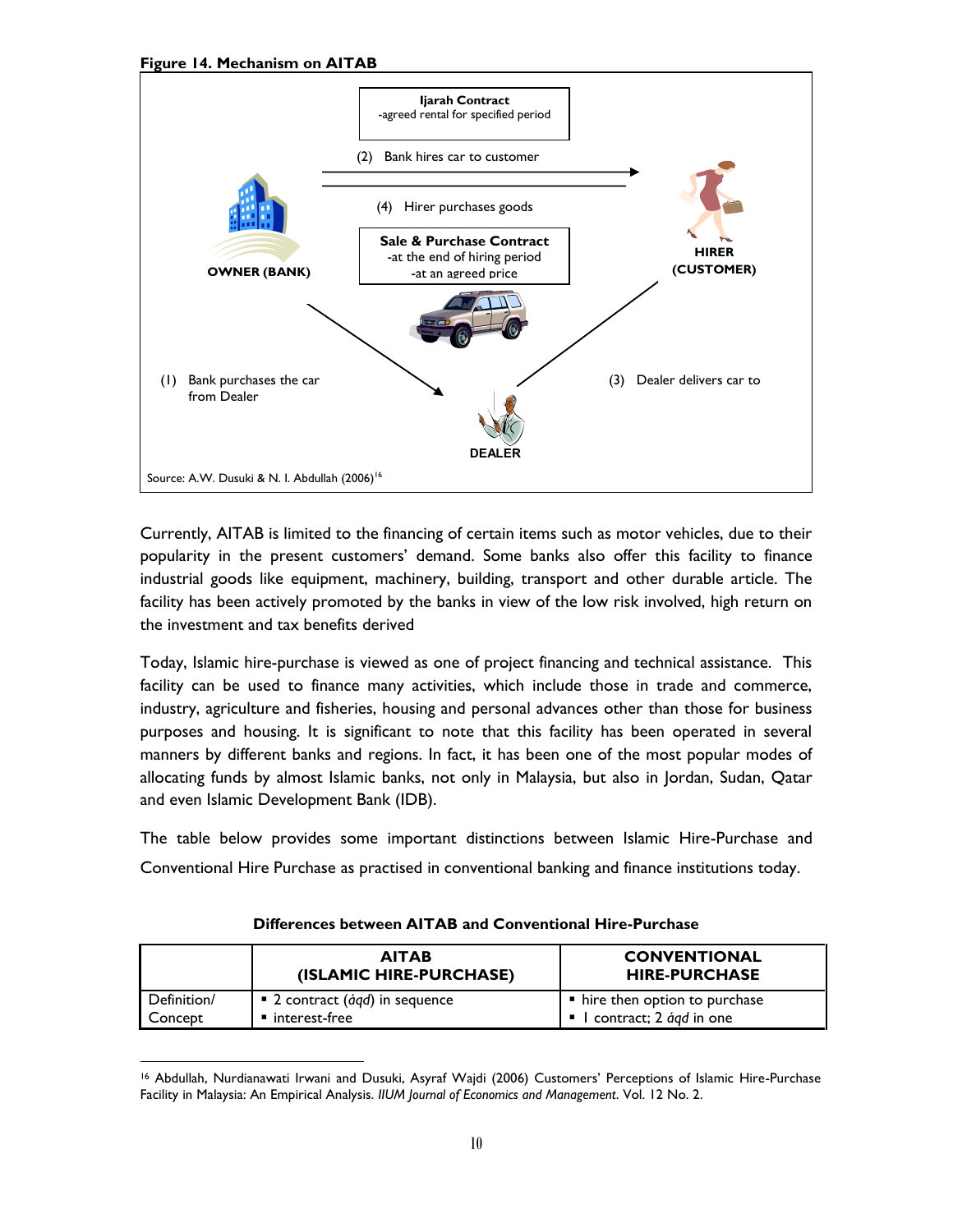|                                           | <b>AITAB</b><br>(ISLAMIC HIRE-PURCHASE)                                                                                                                                                                                                          | <b>CONVENTIONAL</b><br><b>HIRE-PURCHASE</b>                                                                                                                                                                      |
|-------------------------------------------|--------------------------------------------------------------------------------------------------------------------------------------------------------------------------------------------------------------------------------------------------|------------------------------------------------------------------------------------------------------------------------------------------------------------------------------------------------------------------|
| Eligible<br>Customer                      | those who do not involve in immoral<br>activities which against Sharláh eg.<br>Gambling, drug and prostitution.                                                                                                                                  | • No such limitation as AITAB<br>Individual and non-individual who<br>have good credit rating                                                                                                                    |
| Type of<br>Goods                          | " similar to conventional hire-purchase<br>non-Act goods; industrial goods                                                                                                                                                                       | " refer to Ist Schedule of HPA<br>■ non-Act goods                                                                                                                                                                |
| Profit Margin/<br>Term Charges            | • flat rate, similar to conventional<br>" lower margin for non-Act goods<br>$-3 - 4%$<br>rental based on profit                                                                                                                                  | • Maximum 10%<br>cost x interest rate<br>Year<br><b>• based on interest</b>                                                                                                                                      |
| Period of                                 | cost price + profit<br>no. of instalments                                                                                                                                                                                                        | " Maximum: 84 months, Minimum: 12                                                                                                                                                                                |
| Financing<br>Calculation of               | same with conventional hire-purchase<br>" Maximum: 7 years, Minimum: Iyear<br>• Fixed rate                                                                                                                                                       | months<br>■ Fixed rate                                                                                                                                                                                           |
| Instalment                                |                                                                                                                                                                                                                                                  |                                                                                                                                                                                                                  |
| Ownership                                 | Asset purchased in the name customer                                                                                                                                                                                                             | Remains with owner (bank)- asset<br>purchased in bank's name                                                                                                                                                     |
| Transfer of<br>Ownership                  | · bank gives release letter after full<br>settlement<br>a document evidencing the transfer                                                                                                                                                       | After payment of the last instalment<br>or upon early settlement<br>gradual retirement                                                                                                                           |
| Maintenance<br>Responsibility             | " similar to conventional hire-purchase<br>" hirer bears the responsibility                                                                                                                                                                      | " Maintenance responsibility not put<br>on Owner because it is not pure<br>lease                                                                                                                                 |
| Documentatio<br>n                         | • Follows standard hire-purchase but add Aqd<br>letter.<br><sup>2nd</sup> Schedule, AITAB Agreement, AITAB<br>Guarantee Agreement, AITAB Purchase<br>Agreement, Aqd Letter (if applicable),<br>Release letter                                    | Hire-Purchase Act 1967<br>■ 2 <sup>nd</sup> Schedule, HP Agreement,<br>Guarantee Agreement, Release<br>letter                                                                                                    |
| Governing<br>Law                          | Hire-Purchase Act 1967<br>■ Sharīáh law<br>" Guidelines from Bank Negara Malaysia                                                                                                                                                                | Hire-Purchase Act 1967                                                                                                                                                                                           |
| <b>Taxation</b>                           | • treated as leasing expenses<br>• Nominal RM10<br>In certain circumstances, Government<br>exempted stamp duty for Islamic products                                                                                                              | $-RM10$                                                                                                                                                                                                          |
| Early<br>Settlement<br>(Rebate/<br>lbra') | • rule 78-Sign ágd letter after fully settlement<br>" similar to conventional hire-purchase<br><b>Bank's right, looking into current practice</b><br><b>Bank's discretion, cannot declare, if so</b><br>obliged to give                          | <b>Rule 78</b><br>■ 3 months notice<br>■ Statutory calculation                                                                                                                                                   |
| Penalty for<br>Late payment               | • 1% of outstanding amounts<br>" charged on principal, example:<br>Instalment=\$300, next month, must pay<br>$$600.30 (300+300+1%)$<br>" binding by BNM circular<br>• treatment of penalty after maturity<br>$\hspace{0.1mm}$ discretion of bank | " impose late charges<br>■ 8% (Hire-Purchase Act 1967)<br>If 2 successive defaults, instalment<br>are calculated again and charged.<br>Total amount will be different and<br>exceed original amount in agreement |
| Insurance<br>responsibility               | Same to conventional in respect of<br>responsibility to bear insurance cost<br>■ Islamic insurance (Takāful)<br>■ Comprehensive- not 3 <sup>rd</sup> Party                                                                                       | • bank's responsibility during first year<br>hirer's responsibility in subsequent<br>years<br>" Third-party insurance                                                                                            |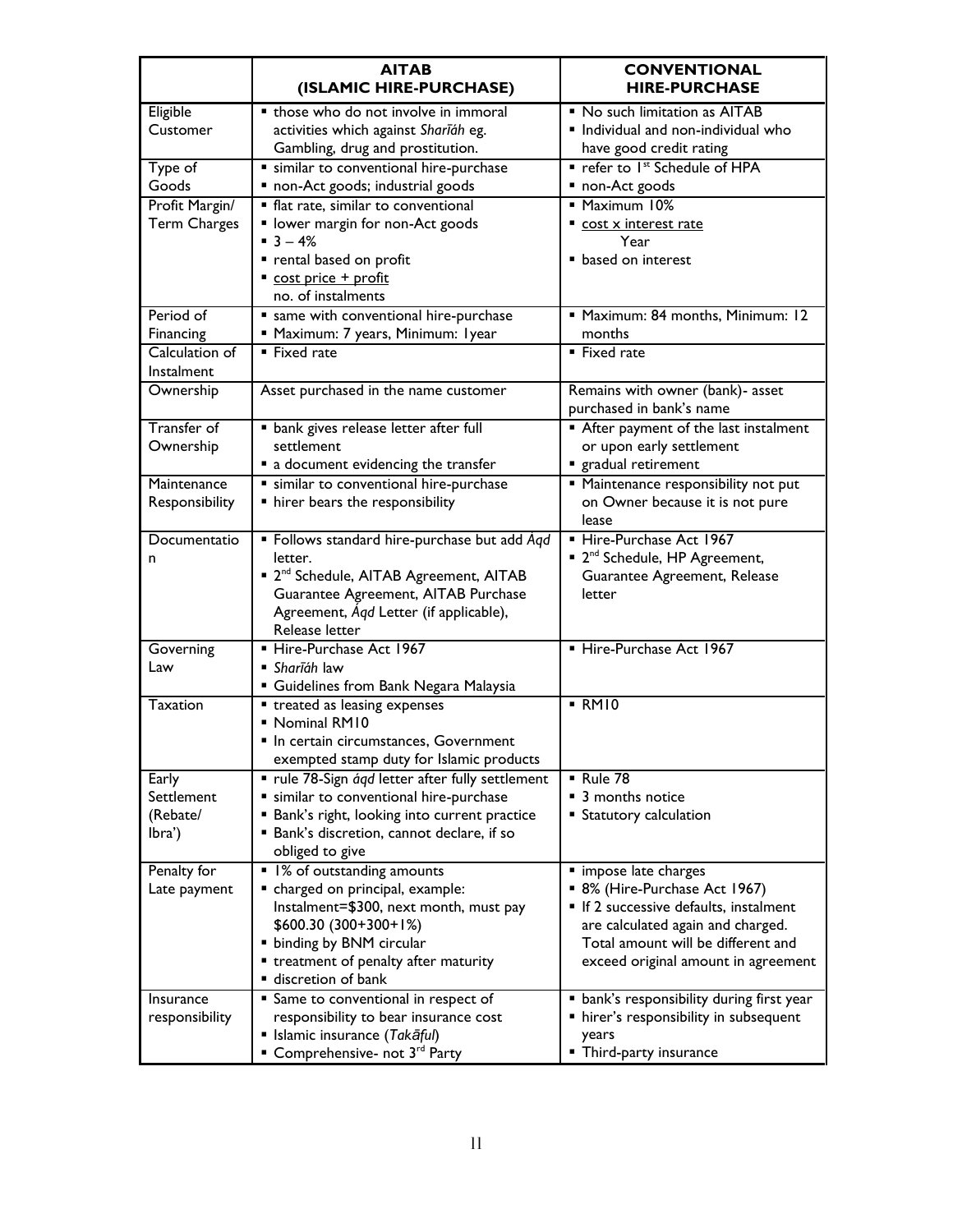Source: Abdullah, N.I. and Taq El-Din, S (2006)*<sup>17</sup>*

l

<sup>17</sup> Abdullah, N.I., Tag El-Din, S. (2007), Issues of Implementing Islamic Hire-Purchase in Dual-Banking System. *Thunderbird International Business Review*, Volume 49, Issue 2 (March/April 2007)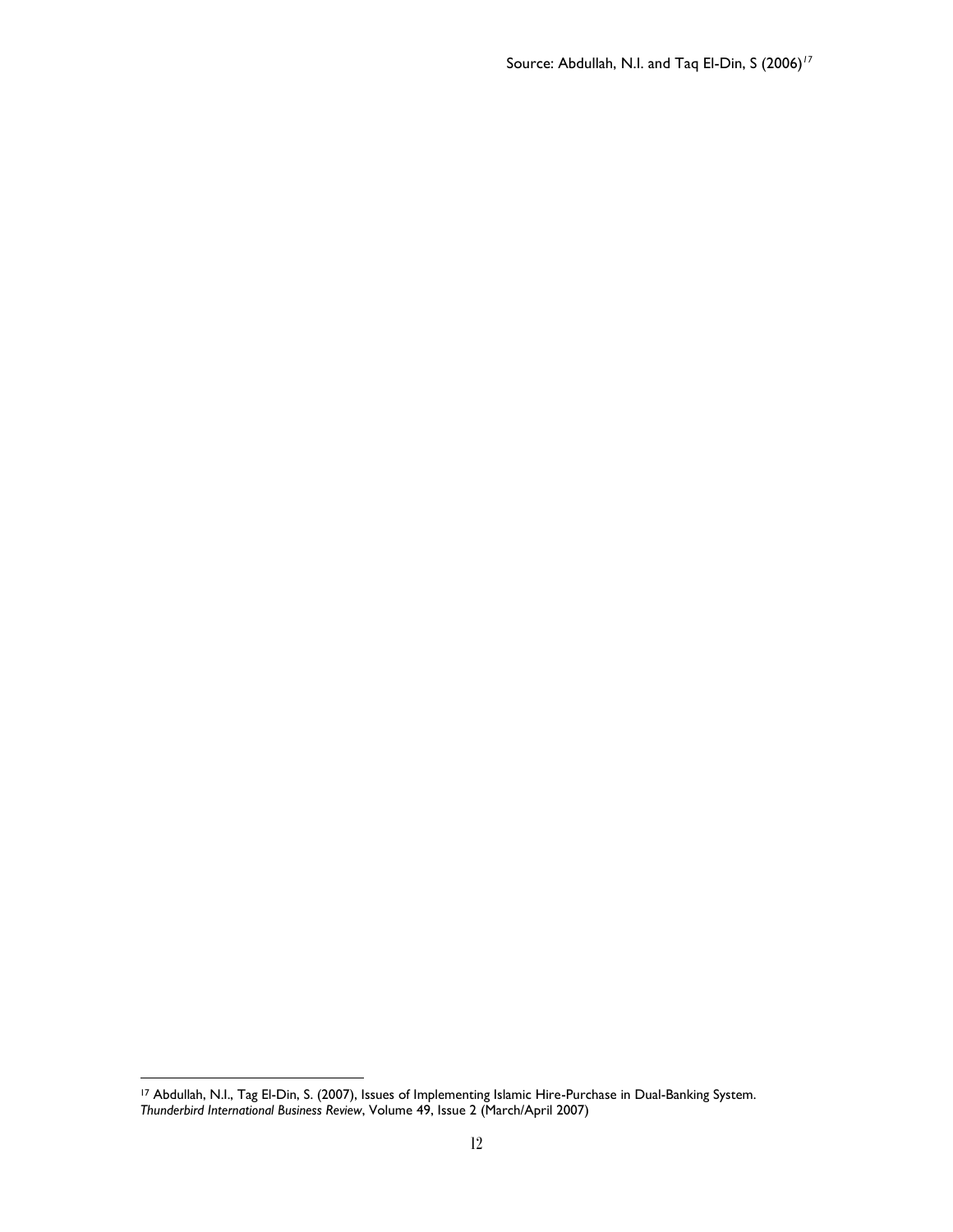# **Case Study 1 - The Kuwait Finance House Ijarah Card: A credit card alternative**

The following case study is adopted from the Kuwait Finance House web site.

KFH has taken the Ijara financing vehicle to the next level, introducing a "New Era in Card Finance" through the development of the Ijara Card. The Ijara Card is a Shari'a compliant product that introduces a new concept in Islamic Banking and Financing. The Ijara card is the first financing card of its kind that allows the user maximum credit, up to six times their salary, at 0.7% the lowest profit rate around. And, because we give two years to pay and there are over 250 outlets accepting the card, shopping for durable goods has never been easier! KFH's Ijara Card was designed to enable our customers to own goods and commodities that they may otherwise not be in a position to access on a cash – and – carry basis. Customers can now own goods or commodities and pay for them inconvenient monthly instalments using the Ijara Card on a "lease to own" basis.

#### **Features**

- Sharia'a compliant.
- Maximum credit of up to six times your salary.
- Minimum profit rates of only 0.7% per month.
- Enhanced flexibility and speedy processing times
- Easy pay back with a choice of financing period of up to 2 years.

#### **How does it work?**

- The Ijara Cardholder identifies the products that he desires to "lease to own" from the list of merchants and durable goods that are pre-approved by KFH-Bahrain.
- The Merchant will "swipe" the Ijara Card through a point of sale machine and obtain authorization on the transaction.
- The Ijara Cardholder is then eligible to receive the relevant product on behalf of KFH -Bahrain.
- A repayment schedule is structured for the client to repay the total amount including the rental expenses over a period of up to 24 months.
- Ijara Installments can be debited on a monthly basis from the Ijara Cardholder's account with KFH-Bahrain.
- The Ijara Card can be used to "lease to own" more than one product provided that the total amount of the relevant durable goods which will be "leased to own" does not exceed the predefined credit limits as set by KFH-Bahrain.
- Ownership of the durable goods is transferred to the Ijara Cardholder after repayment, in full, of all rental installments and dues owed to KFH-Bahrain are completed

The Kuwait Finance House (KFH) Ijarah card can be categorized as a type of credit card due to the similar functions that both hold, mainly to give more purchasing power to the card holder.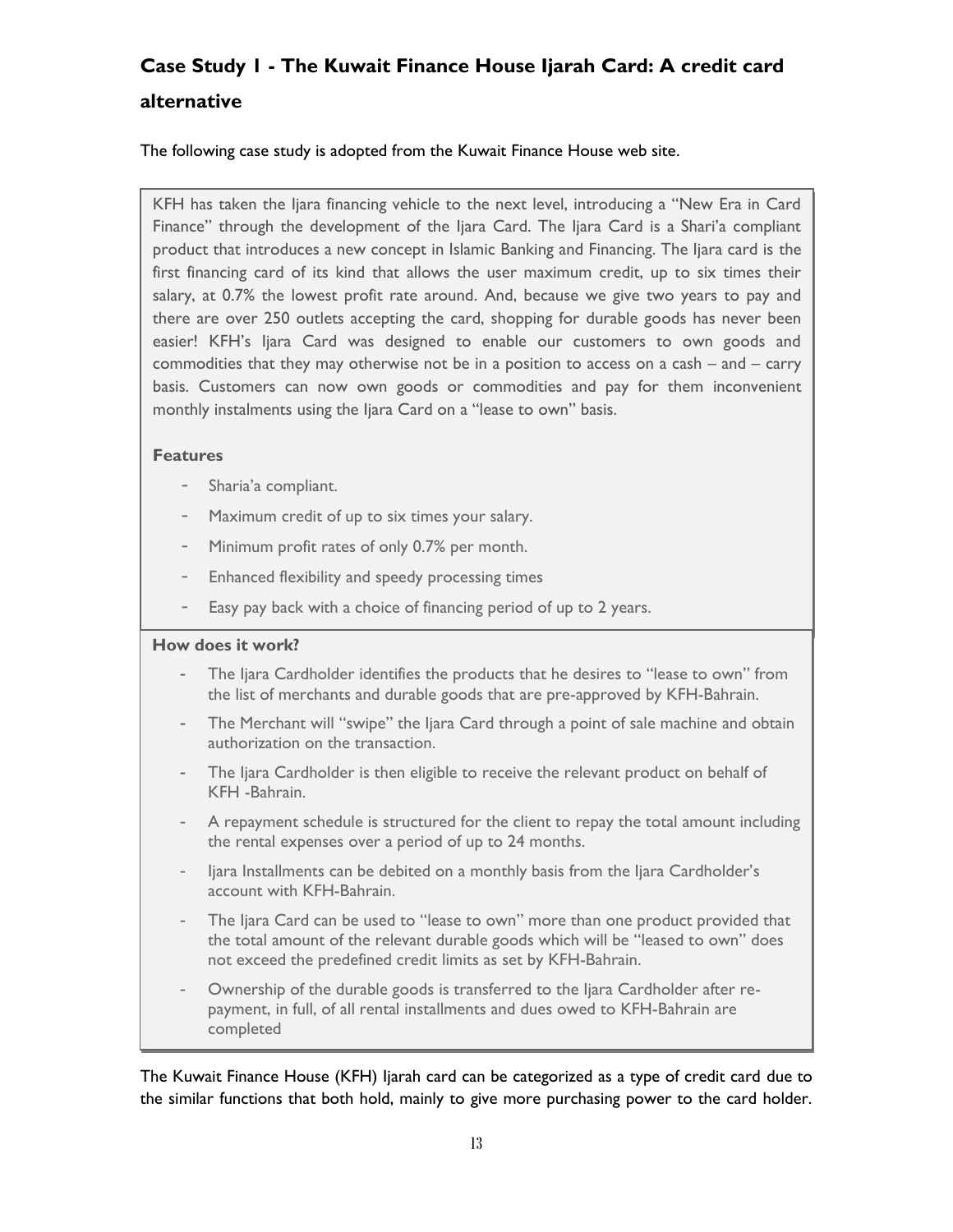As seen above, there are indeed significant differences, and it is these that makes it a Shari'ah compliant product. The pure usage of the contract of ijarah, more specifically Ijarah munthai bit tamleek, in the structure of the card makes the product almos free from any misconceptions and possible scrutiny from those concerned. Something that can not be seen in other cards that use different Islamic commercial contracts, as seen in the case for Bank Islam Malaysia's Credit Card that uses the controversial Bai al Inah.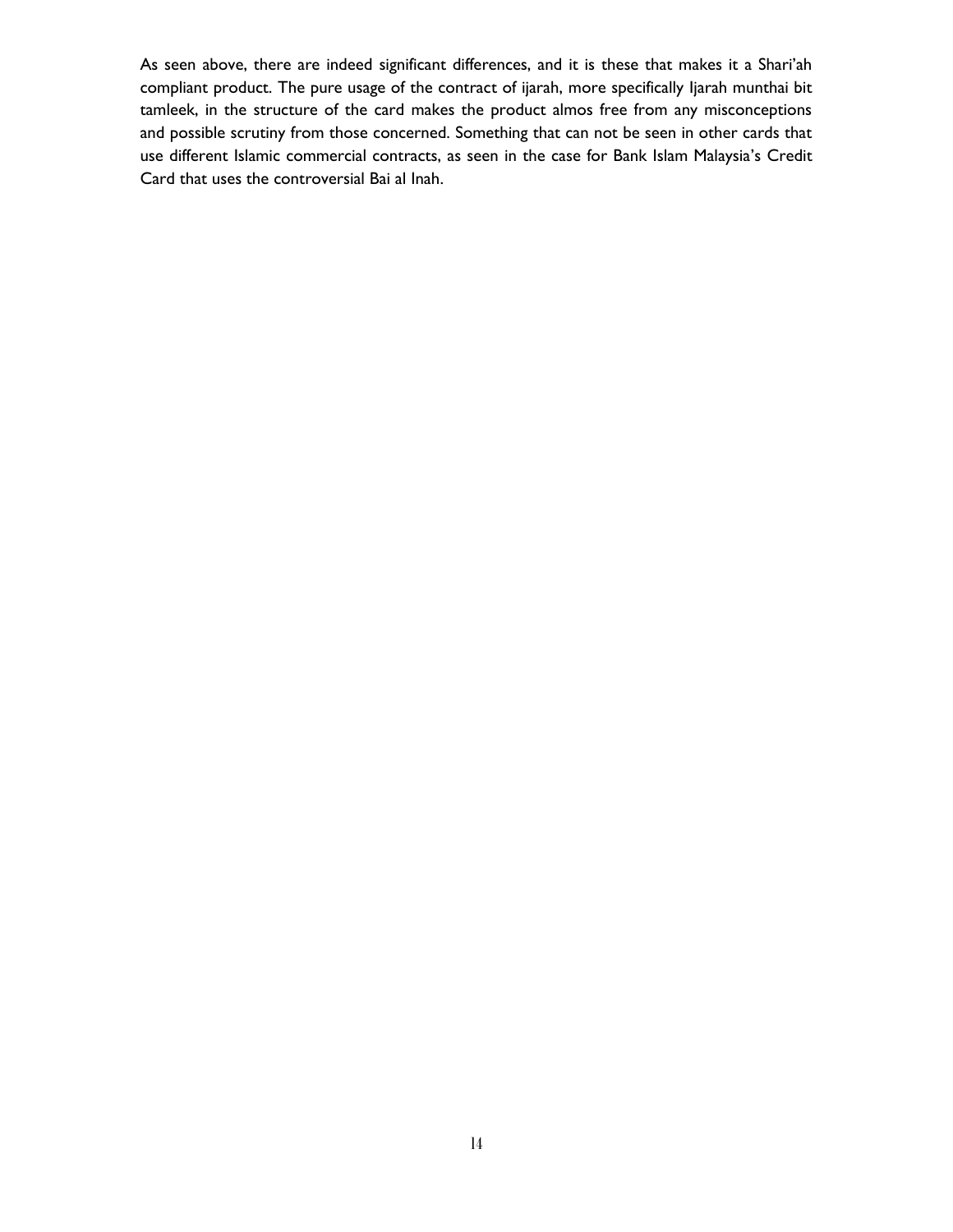## **Case Study 2 - Shari'ah Compliant Home Financing in the US**

The dream of homeownership is at the core of American society. While the dream of homeownership remains one of the core values of American society, there's a new and growing segment of the society for which expanding homeownership will take innovative thinking. For devoted Muslims, financing a home presents a challenge to the housing finance industry. Homeownership is one of the primary methods by which American families accumulate wealth. Over 68% of American families own their own homes. The pride of owning a home and the opportunity to build wealth through appreciation and federal tax incentives explains why housing drove an estimated 40 percent of annual economic growth back then in 2001, which still continues until now.

The outlook for mortgage origination continues to be very strong in the coming decade. The Federal Reserve Board and Freddie Mac expect the mortgage finance market to grow to \$11 trillion by 2010. The factors driving this growth include: 1) growth in the number of households; 2) house price appreciation; 3) growth in the overall homeownership rate in the United States and; 4) better leveraging of housing debt by consumers. Taken together, the Residential Mortgage Debt Market is likely to grow by an annual rate of 8% in the coming decade.

The United States home financing process is among the most progressive in the entire world. The secondary markets finance more than 50% of homes in the United States, more than any other country. Banks and mortgage lenders play the traditional role of sourcing borrowers, processing, underwriting, closing and servicing loans in collaboration with the capital markets. The capital markets in turn auction mortgage backed securities to individual/institutional investors and attract capital to finance the home financing industry in the United States. Three Government Sponsored Entities (GSE's) Freddie Mac, Fannie Mae and Ginnie Mae facilitate the securitization of mortgages. This process has created significant liquidity for the home financing industry. In addition, the process enables banks to recover their capital from home financing while maintaining relationships with consumers. From a consumer's prospective, the availability of abundant low cost financing has enabled them to finance their homes using 30-year repayment terms.

The case below will show the three available alternatives of home financing for Muslim community in the United States.

| <b>L. Al Manzil Islamic Financial Services</b> |                                                                                                                                                                                                                                              |
|------------------------------------------------|----------------------------------------------------------------------------------------------------------------------------------------------------------------------------------------------------------------------------------------------|
| <b>Features</b>                                | <b>Description</b>                                                                                                                                                                                                                           |
| <b>Company Structure</b>                       | Company is a business unit of the United Bank of Kuwait PLC. It<br>operates out of New York City.                                                                                                                                            |
| Source of Funding                              | Seed capital is provided by United Bank of Kuwait, PLC.<br>Parent company.                                                                                                                                                                   |
| Model                                          | ljara wa Iqtinaa (rent to own).                                                                                                                                                                                                              |
| Availability/Waiting                           | Company's products are available in California and Connecticut                                                                                                                                                                               |
| Period                                         | at date of this paper. There is no waiting period for qualifying.                                                                                                                                                                            |
| <b>Title Ownership</b>                         | Property is registered in the name of Al-Manzil until the Home<br>Buyer pays off has paid the original purchase price; at which<br>time, the title is granted to the Buyer for a nominal fee.                                                |
| Monthly payments                               | Payments include two components a rental portion and a<br>portion representing a contribution towards the purchase price.<br>The later amount is held in a separate account until it reaches<br>the original purchase price of the property. |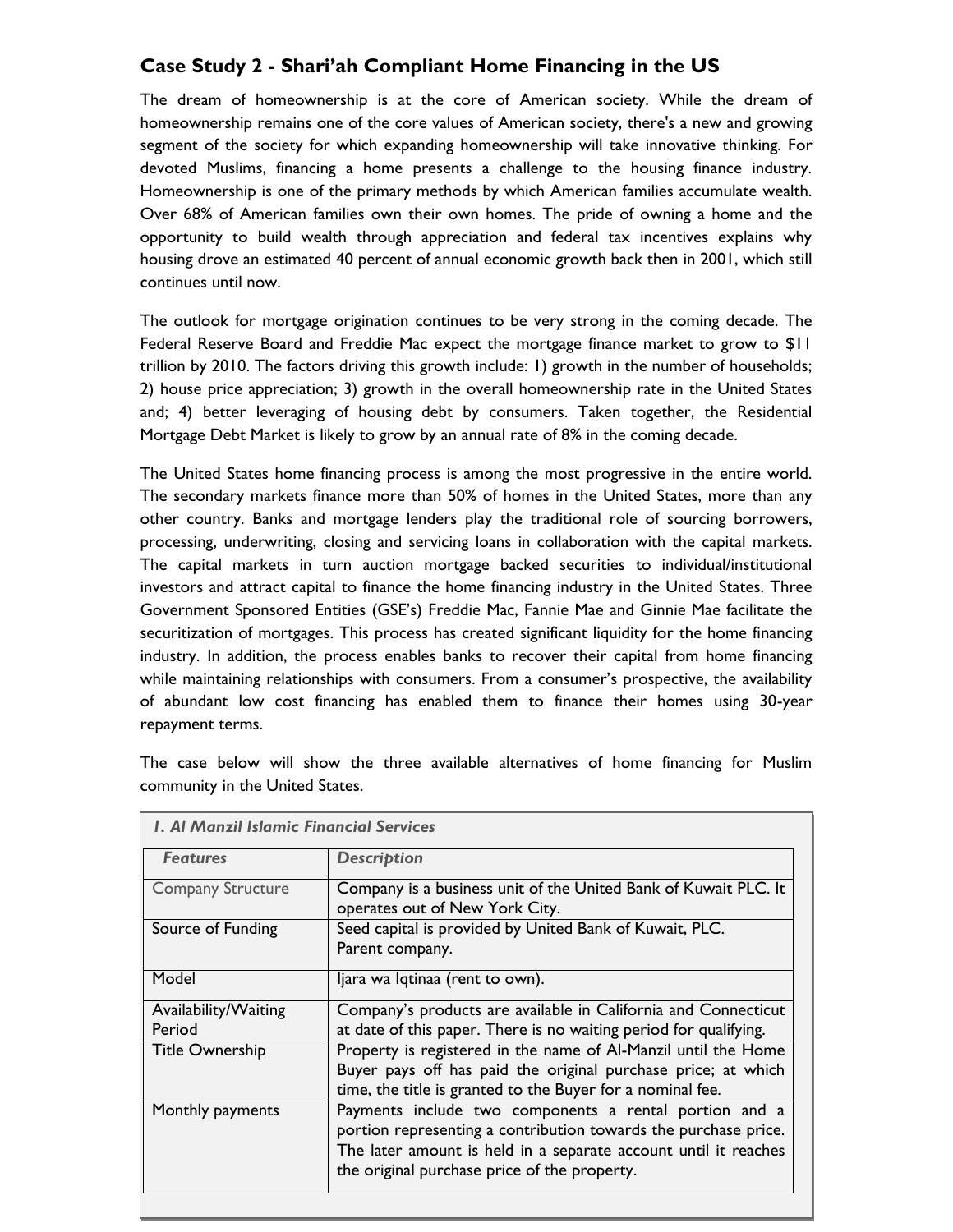| <b>Features</b>                 | <b>Description</b>                                                                                                                                                                                                                                                                                    |
|---------------------------------|-------------------------------------------------------------------------------------------------------------------------------------------------------------------------------------------------------------------------------------------------------------------------------------------------------|
| <b>Payment Calculation</b>      | Payments are calculated using a regular amortization schedule as<br>in conventional mortgages. Payments can be fixed for 1, 3, or 5<br>years and then readjusted based on an agreed upon spread over<br>the London Interbank Offered Rate (LIBOR) which is used as a<br>bench marks for rental value. |
| <b>Financing Term</b>           | Financing can be made for up to 30 years                                                                                                                                                                                                                                                              |
| Down Payment                    | 20%                                                                                                                                                                                                                                                                                                   |
| Selling Property/<br>Prepayment | Home Buyers may sell the property and buyback the remaining<br>share with mutual consent of Al-Manzil. In addition, Home<br>Buyers may prepay a portion of the purchase price at any time<br>with such proceeds to be held in a separate purchase account<br>until it reaches full purchase price.    |
| <b>Upfront Fees</b>             | Initial expenses associated with the financing include application,<br>credit report, processing and arrangement fees as well as other<br>traditional real estate costs such as escrow, title, attorneys, etc.<br>are for account of the Home Buyer.                                                  |
| <b>Maintenance Costs</b>        | Ongoing ownership expenses such as insurance and taxes are<br>for the account of the Home Buyer. Insurance is required to be<br>obtained from an Islamic Insurance Company "First Takaful".                                                                                                           |
| <b>Tax Deduction</b>            | Company issues IRS Form 1098 to allow for tax deduction of<br>the rental portion of the payments based on an opinion letter<br>from the Internal Revenue Service (IRS.)                                                                                                                               |
| <b>Share of Gain/Losses</b>     | In event of sale of property ahead of financing tenor, any gain<br>realized is for the account of the Home Owner. Any losses are<br>deducted from the Home Buyer's deposits against the purchase<br>price.                                                                                            |
| Process                         | Home Buyers can apply through designated brokers or by<br>contacting the company directly.                                                                                                                                                                                                            |

## *2. American Finance House Lariba*

| <b>Features</b>          | <b>Description</b>                                                |
|--------------------------|-------------------------------------------------------------------|
| <b>Company Structure</b> | An independent company headquartered in Pasadena, California.     |
|                          | Company was formed in 1987 and licensed as a finance lender       |
|                          | in the State of California. Company provides financing for        |
|                          | automobiles and small businesses in addition to its home          |
|                          | financing activities.                                             |
| Source of Funding        | Individual shareholders and investors from the American Muslim    |
|                          | Community who wish to participate in the profits generated by     |
|                          | the company provide funding through share ownership or            |
|                          | investment.                                                       |
| Model                    | Lease to Purchase with Declining Equity, (Ijara –wa- Iqtinaa).    |
| Availability/Waiting     | Company is registered in 12 states including Arizona, California, |
| Period                   | Colorado, Georgia, Illinois, Maryland, Massachusetts, Michigan,   |
|                          | Minnesota, New Jersey, Texas and Virginia (as of January 2000).   |
|                          | No waiting period is required for qualifying.                     |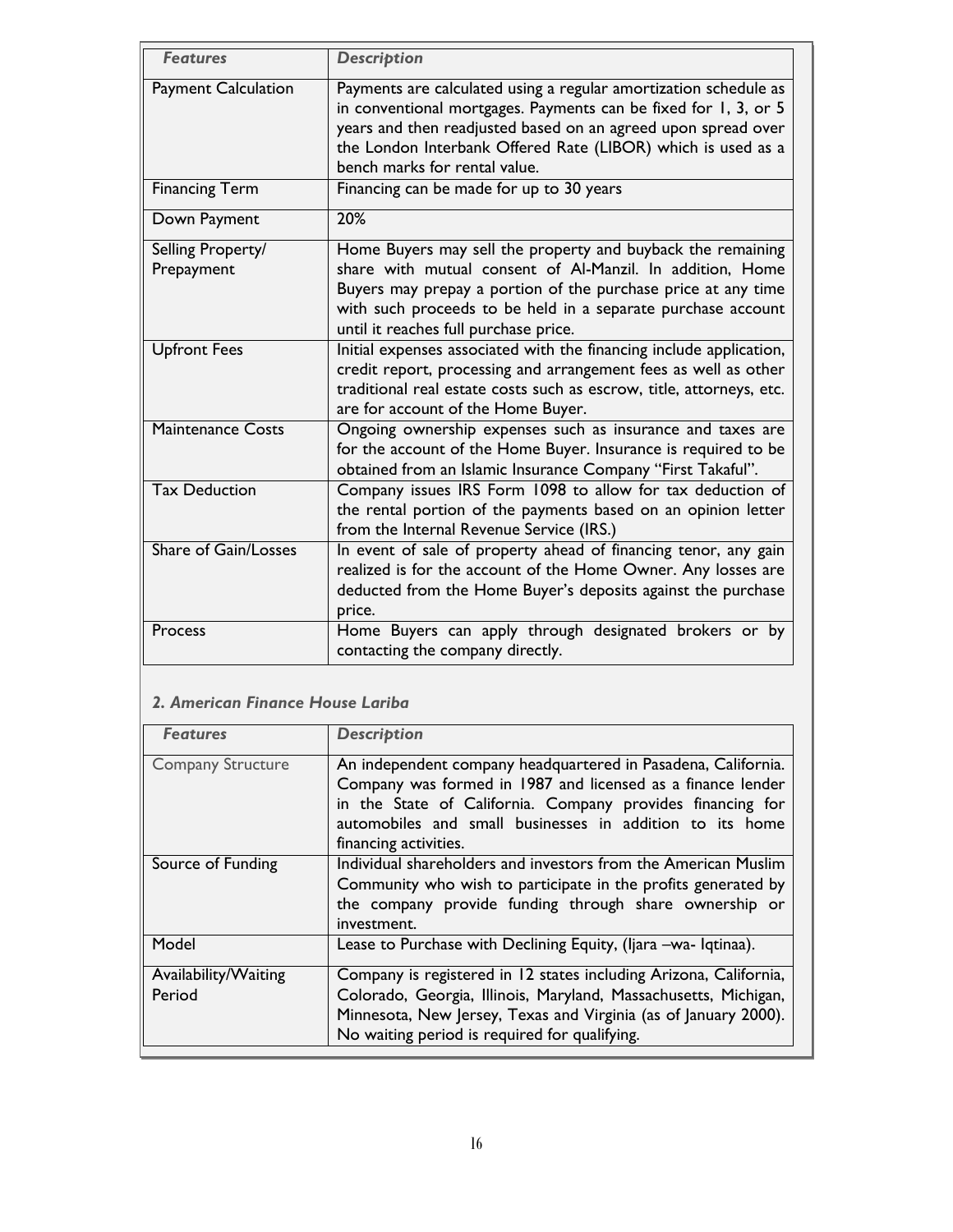| <b>Features</b>                 | <b>Description</b>                                                                                                                                                                                                                                                                                                                                                                                                                                                                                                                                                                                                                                                                                                                                                                                                                                                                                                                                               |
|---------------------------------|------------------------------------------------------------------------------------------------------------------------------------------------------------------------------------------------------------------------------------------------------------------------------------------------------------------------------------------------------------------------------------------------------------------------------------------------------------------------------------------------------------------------------------------------------------------------------------------------------------------------------------------------------------------------------------------------------------------------------------------------------------------------------------------------------------------------------------------------------------------------------------------------------------------------------------------------------------------|
| <b>Title Ownership</b>          | Property is registered in the name of Home Buyer with<br>company holding a lien on the property as collateral.                                                                                                                                                                                                                                                                                                                                                                                                                                                                                                                                                                                                                                                                                                                                                                                                                                                   |
| Monthly payments                | Payments include a rental component and an installment<br>purchase (loan repayment) component. Home Owner pays<br>taxes and insurance independently.                                                                                                                                                                                                                                                                                                                                                                                                                                                                                                                                                                                                                                                                                                                                                                                                             |
| <b>Payment Calculation</b>      | The rental component is a function of the fair rental value of the<br>property as determined by both company and Home Buyer's<br>research of rental values in the area of financed property. Rental<br>value is agreed upon with the Home Buyer at the start of<br>transaction on an ad/hoc basis. Home Buyer pays a percentage<br>of the fair rental value based on the equity share of the<br>company. This component is referred to as Return on Capital<br>("R-ON-C" pronounced ronsee). The installment purchase<br>component represents the amount required each month to<br>purchase back the amount advanced by the company over the<br>life of the financing with NO ADDITIONAL INCREASE OR<br>INTEREST. This component is referred to as Return of Capital<br>("R-OF-C" pronounced rofsee). Although monthly payments<br>are fixed for the term of the financing, the rental component<br>decreases each month as the company's equity share declines. |
| <b>Financing Term</b>           | Financing can be made for up to 15 years. Company<br>recommends from 7 to a maximum of 10 years.                                                                                                                                                                                                                                                                                                                                                                                                                                                                                                                                                                                                                                                                                                                                                                                                                                                                 |
| Down Payment                    | 20-40% depending on availability of funds.                                                                                                                                                                                                                                                                                                                                                                                                                                                                                                                                                                                                                                                                                                                                                                                                                                                                                                                       |
| Selling Property/<br>Prepayment | Home Buyer may sell the property at any time and buyback the<br>remaining shares of company (balance of financing amount).<br>Partial prepayment (purchase) may also be made at any time.<br>Partial payments will be applied against the purchase<br>installments in inverse order of maturity, and rental component<br>is reduced proportionately. A prepayment fee of approximately<br>2% of remaining balance and is calculated based on actual out of<br>pocket expenses associated with the process.                                                                                                                                                                                                                                                                                                                                                                                                                                                       |
| <b>Upfront Fees</b>             | Initial expenses associated with the loan including credit report,<br>processing and arrangement fees as well as other traditional real<br>estate costs such as escrow; title, attorneys, etc. are for account<br>of the Home Buyer.                                                                                                                                                                                                                                                                                                                                                                                                                                                                                                                                                                                                                                                                                                                             |
| Maintenance Costs               | The Home Owner pays ongoing ownership expenses such as<br>insurance, maintenance, etc. Company requires that Property<br>be insured for value of its equity with any reputable insurance<br>company of Home Buyer's choosing.                                                                                                                                                                                                                                                                                                                                                                                                                                                                                                                                                                                                                                                                                                                                    |
| <b>Tax Deduction</b>            | Company issue IRS form 1098 to allow for deduction of rental<br>portion of the payments which is calculated at the beginning of<br>the transaction and converted to an implied interest rate on the<br>promissory note.                                                                                                                                                                                                                                                                                                                                                                                                                                                                                                                                                                                                                                                                                                                                          |
| Share of Gain/Losses            | In event of sale of property ahead of financing tenor, any gain or<br>loss realized is for the account of the Home Owner.                                                                                                                                                                                                                                                                                                                                                                                                                                                                                                                                                                                                                                                                                                                                                                                                                                        |
| Process                         | Home Buyer can apply through the Internet, fax or by<br>contacting the company directly.                                                                                                                                                                                                                                                                                                                                                                                                                                                                                                                                                                                                                                                                                                                                                                                                                                                                         |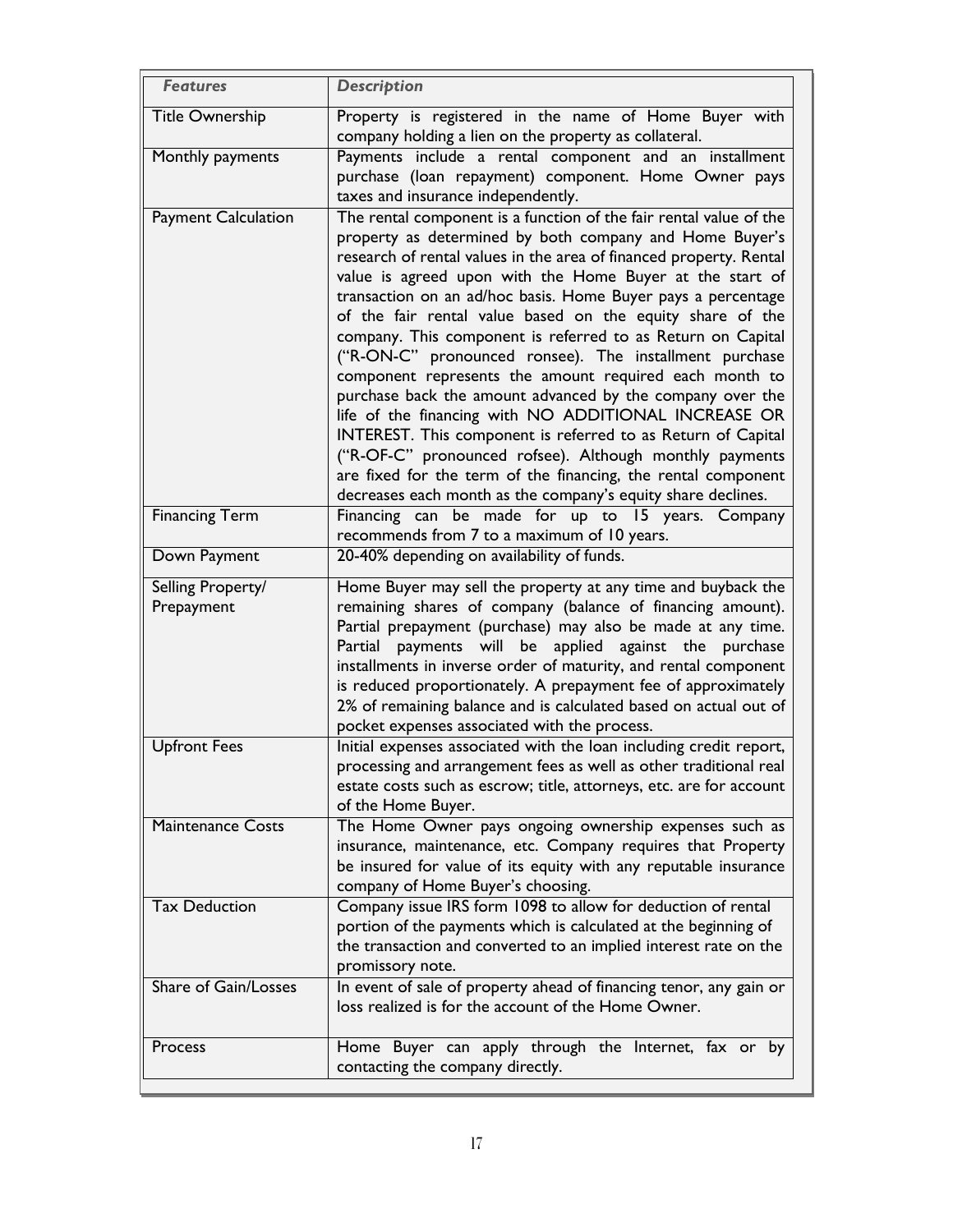| 3. MSI Financial Services Corporation |                                                                                                                                                                                                                                                                                                                              |
|---------------------------------------|------------------------------------------------------------------------------------------------------------------------------------------------------------------------------------------------------------------------------------------------------------------------------------------------------------------------------|
| <b>Features</b>                       | <b>Description</b>                                                                                                                                                                                                                                                                                                           |
| <b>Company Structure</b>              | A financial services corporation founded in 1985. Company<br>started its operation in Beverly Hills, California and later moved<br>to Houston, Texas. Company provides financing for homes,<br>automobiles and businesses.                                                                                                   |
| Source of Funding                     | Company establishes and manages private limited partnership<br>funds (Mudharrobah basis) which are marketed to accredited<br>investors (high net worth and annual income) from the<br>American Muslim Community. The proceeds of the funds are<br>used to finance the various activities.                                    |
| Model                                 | Shared Home Appreciation in Rent and Equity (rent to own).                                                                                                                                                                                                                                                                   |
| Availability/Waiting<br>Period        | Available in major US cities pending availability of partnership<br>funds. Home Buyers must invest 20% of purchase price with<br>company for at least 6 months in order to qualify for<br>consideration.                                                                                                                     |
| <b>Title Ownership</b>                | Property is registered in the names of both MSI's housing fund<br>and the Home Buyer.                                                                                                                                                                                                                                        |
| Monthly payments                      | Monthly payments consist of two components-rental amount<br>and amount to buy back MSI's share. Payments also include<br>taxes and insurance, which is shared by MSI based on its<br>ownership share. Payments are adjusted annually based on the<br>value of the house, which is determined by an independent<br>appraisal. |
| <b>Payment Calculation</b>            | MSI calculates the monthly payment every year to take into<br>account the appraised value of property, amount of taxes and<br>insurance and rental value in the area.                                                                                                                                                        |
| <b>Financing Term</b>                 | Financing can be made for 5-15 years                                                                                                                                                                                                                                                                                         |
| Down Payment                          | 20% of the purchase amount must be invested with the fund for<br>a period of 6 months prior to participation in the program.<br>After qualifying, there is a waiting list for funding of several<br>months.                                                                                                                  |
| Selling Property/<br>Prepayment       | Home Owner may sell the property with mutual consent of the<br>fund. Gains/losses are divided between the Home Owner and<br>housing fund. Home Buyer may elect to prepay up to 20% of<br>the property purchase amount annually.                                                                                              |
| <b>Upfront Fees</b>                   | Initial expenses associated with the financing include application,<br>and credit report, processing and arrangement fees as well as<br>other traditional real estate costs such as escrow, title,<br>attorneys, etc. are for account of the Home Buyer estimated at<br>1-2% of financing amount.                            |
| <b>Maintenance Costs</b>              | Ongoing ownership expenses such as insurance and taxes are<br>shared with MSI and included in the monthly payment.<br>Maintenance repairs are to the account of the Home Buyer.<br>Large uninsured repairs are shared with MSI in accordance with<br>each party's ownership percentage.                                      |
| <b>Tax Deduction</b>                  | Monthly payments do not benefit from a tax deduction.                                                                                                                                                                                                                                                                        |